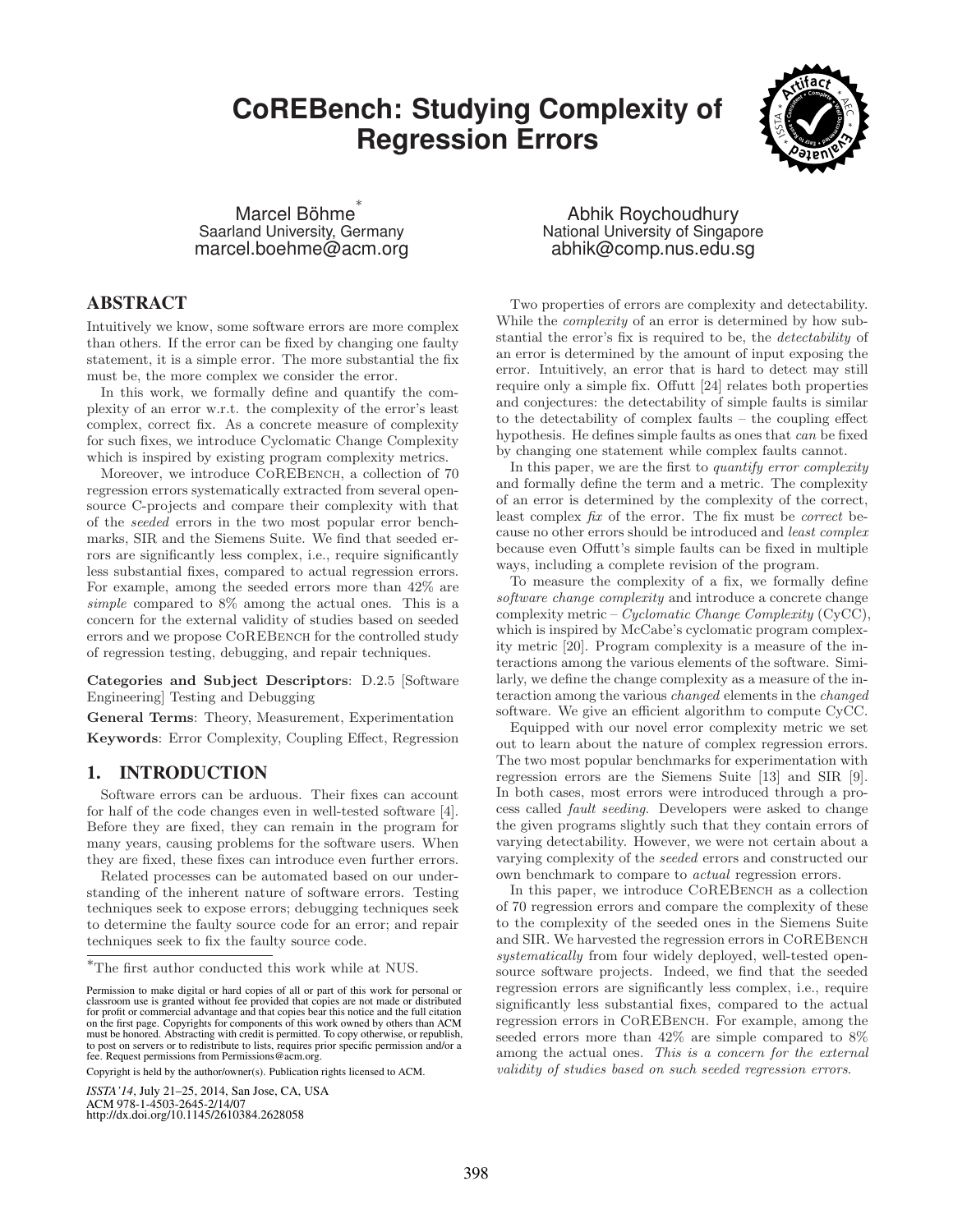We apply our error complexity metric to the regression errors in COREBENCH in order to experimentally investigate the nature of complex regression errors. Three of our main findings are enumerated in the following:

• Between the complexity of the change introducing an error and of the change fixing it seems to be no correlation. That is, even simple changes can introduce complex errors. One could say that the cause of a regression error is already dormant in the code and the change merely triggers it. Or, the regression errors may be evolving when the program is and the complexity of errors may change during evolution.

 $\bullet$  Between the complexity and life span<sup>1</sup> of an error seems to be no correlation. That is, even complex errors may be fixed on the same day when they are introduced or a few years later. This may be indirect evidence that simple and complex errors are of similar detectability, i.e., coupled [24].  $\bullet$  Change Interaction Errors (CIEs)<sup>2</sup> require consistently more substantial fixes than other types of regression errors (Non-CIEs). This suggests that CIEs are not only of less de-

tectability  $\left[4\right]$  but also of greater complexity than Non-CIEs. We define change complexity as a measure of interaction among the changed elements and introduce the CyCC as a concrete metric. Yet, there are other metrics, such as number of Changed Lines of Code (CLoC), paths, or hunks. We study CLoC versus CyCC and find: While both rarely agree on the specific value or rank of a change's complexity, they strongly correlate in general. Basically, both indicate high complexity for substantial change. We believe, CyCC is a precise and practical measure of change complexity.

In summary, this paper makes the following contributions.

- 1. Error Complexity Metric. We formally define and quantify the complexity of an error w.r.t. the complexity of the error's least complex and correct fix. Investigations into error complexity are relevant for software testing, debugging, and repair: What is the root cause of an error that requires a substantial fix? Is a test suite adequate to expose complex errors? How do we correctly and efficiently repair complex errors?
- 2. Change Complexity Metric. We formally define software change complexity, introduce CyCC as a concrete complexity metric, discuss an algorithm to compute the CyCC efficiently based on a graph containing the control-flow among the changed statements, and make available a tool that computes the CyCC of any C source code commit in under one second on average.
- 3. Regression Error Benchmark. We make available CoREBench, a collection of 70 realistically complex regression errors. For each error, we provide the bug report, the error-introducing source code commit, the error-fixing source code commit, and a validating test case that fails for all versions between these commits, but passes before and after.
- 4. Empirical Study. We study the complexity of actual regression errors and establish that seeded errors in existing benchmarks are significantly less complex.

CoREBench and the implementation of CyCC are available at http://www.comp.nus.edu.sg/∼release/corebench.

<sup>1</sup>The life span of an error is the time an error is observable from when it is introduced to when it is fixed.

# 2. AN ERROR COMPLEXITY METRIC

We define the complexity of an error w.r.t. the complexity of the correct, least complex fix of the error. To measure the complexity of a fix, we formally define software change complexity as a measure of the interaction among the changed elements in a changed program and propose a concrete change complexity metric. Cyclomatic Change Complexity (CyCC) directly measures the number of linearly independent<sup>3</sup> change sequences in a changed program and is thus inspired by McCabe's cyclomatic program complexity. Intuitively, CyCC quantifies the amount of changed decision logic in the program.

```
351 : intmax_t value = 0;
352 : int sign = (*valuesuring == '-' ? -1 : 1);353 : if (sign < 0)<br>354 : valuestring
       valuestring++;
355 : do {
356 : if (ISDIGIT(*valuestring))
357 : value = 10*value + sign * (*valuesuring-'0');358 : } while (*++valuestring)
359--: return value * sign;
359++: return value;
```
#### Figure 1: Fix of simple error core.6fc0ccf7

Figure 1 shows an example of a simple error in coreutils. The simplified code fragment parses a valuestring into an integer value. However, every string containing a negative number is parsed as a positive number. This error is simple because only one statement (in line 359) needs to be changed in order to repair the error.

```
447++: else if (ent->fts_info == FTS_NS) {
448++: if (ent->fts\_level == 0)449++: reportSymlinkLoop();
450++: } else {
451++: if (symlink_loop(ent->fts_accpath)){
452++: reportSymlinkLoop();
453++:
454++: }
456++: }
```
#### Figure 2: Fix of complex error find.24bf33c0

Figure 2 shows an example of a complex error in findutils. The bug report states that "find does not report symlink loop when trying to follow symlinks". Hence, the developer adds the presented code fragment to describe conditions under which symlink loops need to be reported. The error is complex because it requires three additional conditional statements and several statements to fix it correctly.

# 2.1 Measuring Change Complexity

Traditional program complexity measures the interaction among the elements in a software system. So, we can define:

#### Definition 1 (Change Complexity)

Change complexity is a measure of the interaction among the changed elements in a changed program.

Note that deleted statements are changed elements nevertheless and can be represented by dummy statements in the changed program (see e.g., [25]).

 $2A$  regression error is a CIE [4] if a sequence of changed statements must be executed in order to expose the error while "skipping" one of them does not expose the error.

 $^3\mbox{\bf A}$  linearly independent path is a complete path through the program that introduces at least one new edge that is not included in any other linearly independent paths.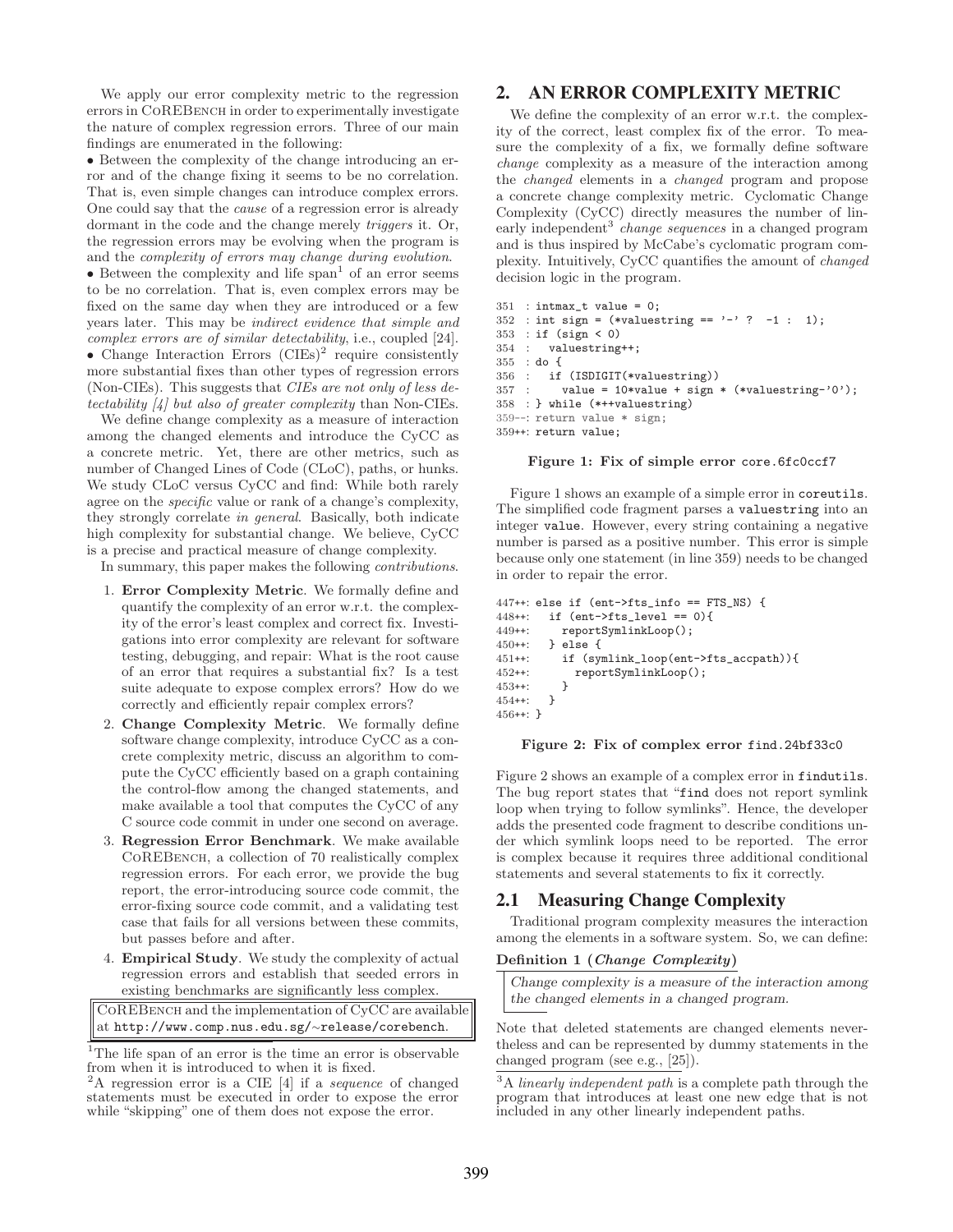As a concrete measure of change complexity, we introduce CyCC which is computed based on a graph containing the control-flow among the changed basic blocks – the CSG.

# Definition 2 (Change Sequence Graph (CSG) [4])

The change sequence graph of a changed program  $P'$  is a directed graph containing as vertices the program entry as source, the program exit as sink, and the changed basic blocks in  $P'$ , with an edge between any two vertices if control may pass from the first to the second without passing through a third.

The source vertex is connected through an edge to every changed basic block that may be executed first, that is, before some other changed basic block is executed. To the sink vertex is connected every changed basic block that may be executed last, that is, after any other changed basic block is executed. This simplified definition of CSG accounts for all sequences of changed statements that can be exercised but not for potential interaction locations (see [4]) and can be computed from the changed program's Control Flow Graph.



Figure 3: Change sequence graphs with linear independent paths (359) (left); (447), (447-448- 449), (447-448-451), (447-448-451-452) (middle); and (100), (200), (100-200), (200-100), (200-200) (right).

For example, Figure 3 depicts three different CSGs. The paths through a CSG from source to sink represent different sequences of changed statements that may be executed. The CSGs on the left and in the middle are computed for the changed code fragments in Figures 1 and 2. It is interesting to note that the size of the CSG depends only on the size of the changed code and not on the size of the complete program.

#### Definition 3 (Cyclomatic Change Complexity)

The complexity of a set of program changes  $C$  is defined with reference to the Change Sequence Graph constructed for C as  $C\iota$ c $C = E - N + 2P$ , where  $E$  is the number of edges of the CSG, N is the number of nodes of the CSG, and P is the number of connected components in the CSG.

Cyclomatic Change Complexity (CyCC) measures the number of linearly independent sequences of changed statements from entry to exit in a changed program. We argue that the changed statements in each sequence may "interact" differently. In fact, some sequences are critical in exposing so called Change Interaction Errors [4] while others are not. In Figure 3, based on the number of linearly independent paths in the CSG, we compute a  $CyCC=1$  (left),  $CyCC=4$ (middle), and CyCC=5 (right), respectively.

# 2.2 Measuring Error Complexity

Before we define and measure the complexity of an error, we quote the IEEE glossary to define what we mean by error.

# Definition 4 (Software Error [15])

A software error is the difference between a computed, observed, or measured value or condition and the true, specified, or theoretically correct value or condition.

An error's detectability is determined by the proportion of program inputs that expose the error. Such input is said to fail w.r.t. the error. For example, the code fragment in Figure 1 parses negative numbers incorrectly. E.g, input setting valuestring to "-2" fails w.r.t. the error as it produces the output value of 2 instead of -2. If valuestring is directly a program input, then the error has a high detectability.

## Definition 5 (Error Complexity)

The complexity of an error  $E$  is the complexity of the least complex change required to pass all input that fails w.r.t. E while the output for all other input remains unchanged.

Intuitively, we define the complexity of an error based on how substantial its fix must be – without introducing new errors. For example, the error in Figure 1 can be correctly repaired with the change of only one statement (line 359). With  $CyCC = 1$ , it is a *simple error*. The error in Figure 2 can be repaired with a change involving three additional conditional statements. Assuming short-circuit evaluation for these conditions (see [12]), the CSG in Fig. 3 (middle) might be the least complex. The error is of complexity four.

However, we note that other measures, such as number of changed LoC, paths, or hunks, may assign different specific values to an error's complexity. While different measures may disagree on its specific value or rank, they should correlate in general (see RQ1 in Sec. 5). For instance, if an error requires a substantial fix involving a high number of changed LoC distributed over the code, the values for other measures of complexity should be high as well. We believe that CyCC is a precise and practical measure of change complexity as given in Def. 1 and thus of error complexity as in Def. 5.

# 3. COMPUTING INTER-PROCEDURAL CHANGE SEQUENCE GRAPHS

We present an algorithm to synthesize the *inter-procedural* Change Sequence Graph (CSG) efficiently from the intraprocedural control-flow graphs of the changed methods and the call graph of the changed program. The intra-procedural Control-Flow Graphs (CFGs) of the changed methods are traversed to establish the control-flow among the changed basic blocks in the CSG. The Call Graph (CG) of the changed program is traversed to establish whether a basic block transitively calls a changed method.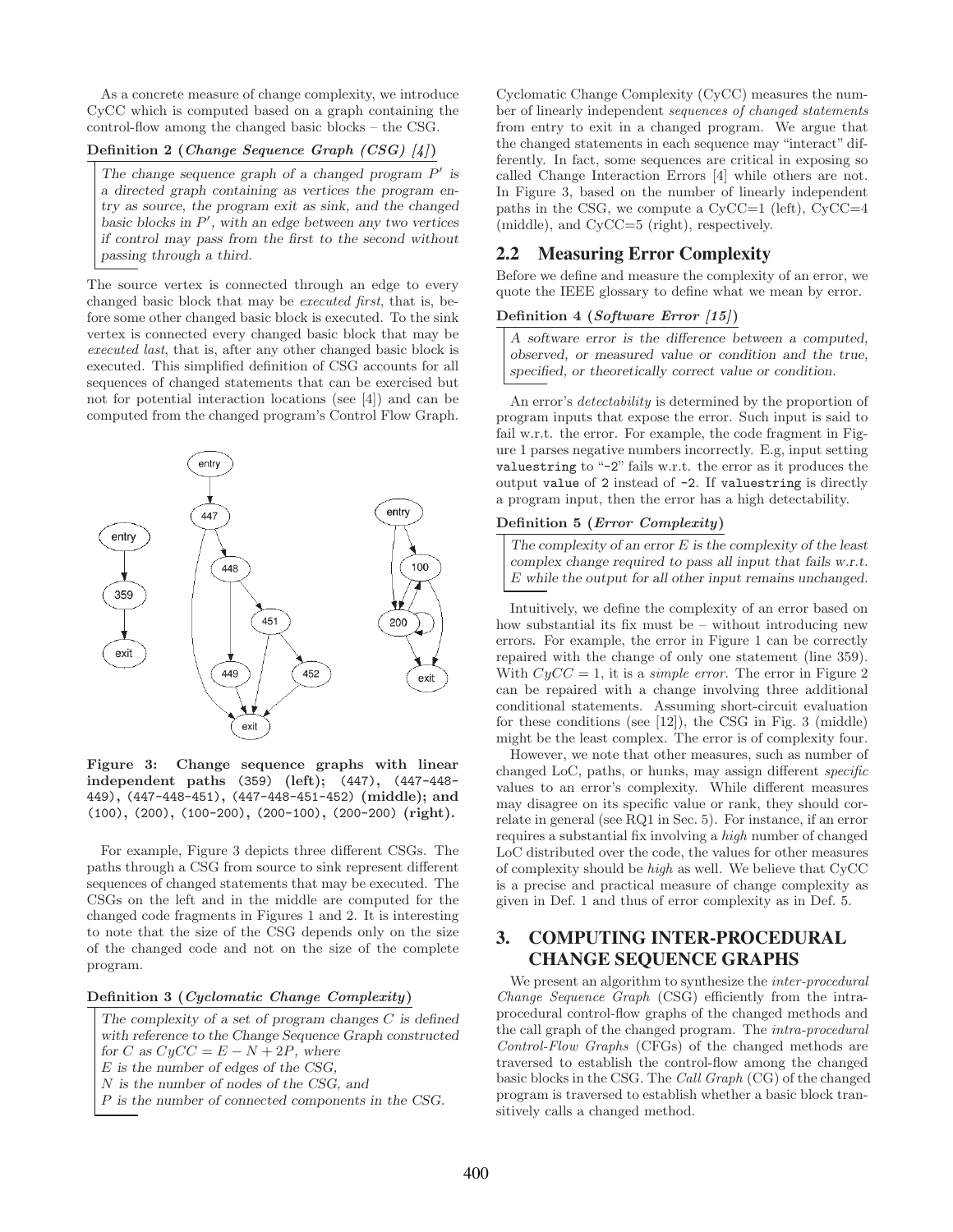The inter-procedural CSG is computed more efficiently than previously in Reference [4] because it does not require the entire inter-procedural CFG for the complete program.

Algorithm 1 depicts the CSG construction process. Given two versions of a program,  $P$  and  $P'$ , the algorithm computes the inter-procedural CSG. After determining which methods and basic blocks have changed, the algorithm follows along the control-flow and method calls from every changed basic block onwards. If another changed basic block is found, an edge is added to the CSG between the original changed basic block and the found one. Then, we establish whether the original changed basic block can be executed as first or last changed basic block and a corresponding edge is added to program entry and exit, respectively.

Algorithm 1 Inter-procedural Change Sequence Graph Input: Programs P and P' 1: determine changed methods and basic blocks using diff 2: let  $CG \leftarrow constructCallGraph(P')$ 3: let  $CSG \leftarrow \{entry, exit\}$ 4: for each changed method  $m \in CG$  do 5: let  $CFG \leftarrow constructCFG(m)$ 6: add all changed basic blocks from  $CFG$  to  $CSG$ 7: for each changed basic block  $c \in CFG$  do 8: TRAVERSECHANGE $(c, CFG, c)$ 9: end for 10: end for 11: CONNECTENTRYEXIT() 12: 13: function TRAVERSECHANGE( $curr$ , CFG, c) 14: **if** curr marked as traversed **then return** 15: else mark curr as traversed 16: for each bb that directly follows curr in  $CFG$  do 17: **if** bb is a changed basic block **then** 18: add an edge from c to bb 19: else 20: TRAVERSECHANGE(bb,  $CFG, c$ ) 21: end if 22: end for 23: for each changed  $m'$  that *curr* may call in  $CG$  do 24: let  $CFG' \leftarrow constructCFG(m')$ 25: TRAVERSECHANGE $(CFG'.first, CFG', c)$ 26: end for 27: end function Output: Inter-procedural CSG In more detail, Algorithm 1 works as follows. First, a

syntactic differencing-tool, such as the Unix diff-tool, determines the syntactic differences between both program versions (line 1). These differences are used subsequently to determine in the changed version those basic blocks and methods that have changed. Then, the call graph is constructed for the changed program and the CSG initialized with *entry* and *exit* vertices (lines 2-3). After this initialization, the algorithm computes the intra-procedural  $CFG$  for each changed method  $m$ , adds the changed basic blocks from the  $CFG$  into the  $CSG$ , and starts traversing the controlflow recursively from each changed basic block c onwards (lines 4-10). Since the method traverseChange is a recursive traversal algorithm, we mark the visited vertices as such (lines 14-15). If any basic block bb transitively following c is changed, then add an edge from c to bb (lines 16-21). If  $c$ or any transitively following basic block, transitively calls a

changed method  $m'$ , continue traversal from the  $first$  basic block in the  $CFG'$  of m' (lines 23-26). Finally, the method  $CONFECTENTRYEXT$  computes the edges from the  $entry$ vertex to any changed basic block that can be executed first, that is before some other basic block is executed, and the edges to the exit-vertex from any changed basic block that can be executed last, that is after any other changed basic block is executed (cf. Def. 2). A complete implementation is discussed in Sec. 4.3.2.

# 4. EMPIRICAL STUDY

### 4.1 Objects of Empirical Analysis

#### *4.1.1 CoREBench: Complex Regression Errors*

CoREBench is a collection of 70 regression errors that we systematically extracted from the code repositories and bug reports of four open-source software projects: Make, Grep, Findutils, and Coreutils (see Fig. 4).

We chose these projects because they are well-specified, well-tested, well-maintained, and widely-used open source programs with standardized program interfaces. The version history and all bug reports can be publicly accessed on the GNU homepage.<sup>4</sup> The program interfaces and parameters were specified in POSIX as IEEE standard in 1988 [14].

We built the corpus by (1) identifying a regression-fixing commit in the 1,000 most recent revisions and a test that passes after but fails before the fix, and (2) the regressionintroducing commit, such that the same test passes before and fails after the commit. Regression errors which could not be reproduced using a test case are not reported. This was the case for some system- or concurrency-related bugs.

To identify a *regression-fixing commit* ( $\stackrel{Fix}{\bullet\bullet}$ ), we parsed the commit messages of the 1,000 most recent commits and a file which highlights recent new features and fixes for keywords, such as "regression", "introduced", and "broken". Except for Make, the file and commit messages are sufficiently detailed and may even reference the error-introducing commit. For Make, we parsed the bug report referenced in the commit messages. Also for Make, we removed seven commits in which the regression fix was tangled<sup>5</sup> with other fixes. Computing the error complexity based on tangled fixes will give wrong results. For all regression errors we ensure that the commit is solely devoted to fixing exactly one error. The error-witnessing test case was always provided with the bugfixing commit or the bug report.

To identify the *error-introducing commit*  $\begin{pmatrix} Re g \\ \downarrow \end{pmatrix}$ , we used the error-witnessing test case and a binary search on the complete version history of the subject. The binary search is automated using git bisect, which conceptually searches all revisions before the error-fixing commit to determine the exact (error-introducing) commit before which the test case passes  $(P_{\checkmark})$  and after which the test case fails  $(P_{\checkmark})$ . For Coreutils, we add five regression errors that we already identified in Reference [4]. Finally, we determined two commits describing the lifetime and a test case exposing the effects of each regression error:

$$
\cdots \xrightarrow{Reg} P_{\mathbf{y}} \xrightarrow{\text{min}} P_{\mathbf{x}} \cdots \xrightarrow{\text{min}} P_{\mathbf{x}} \xrightarrow{\text{min}} P_{\mathbf{y}} \cdots
$$

 $^4$ http://savannah.gnu.org and http://debbugs.gnu.org <sup>5</sup>See Reference [11].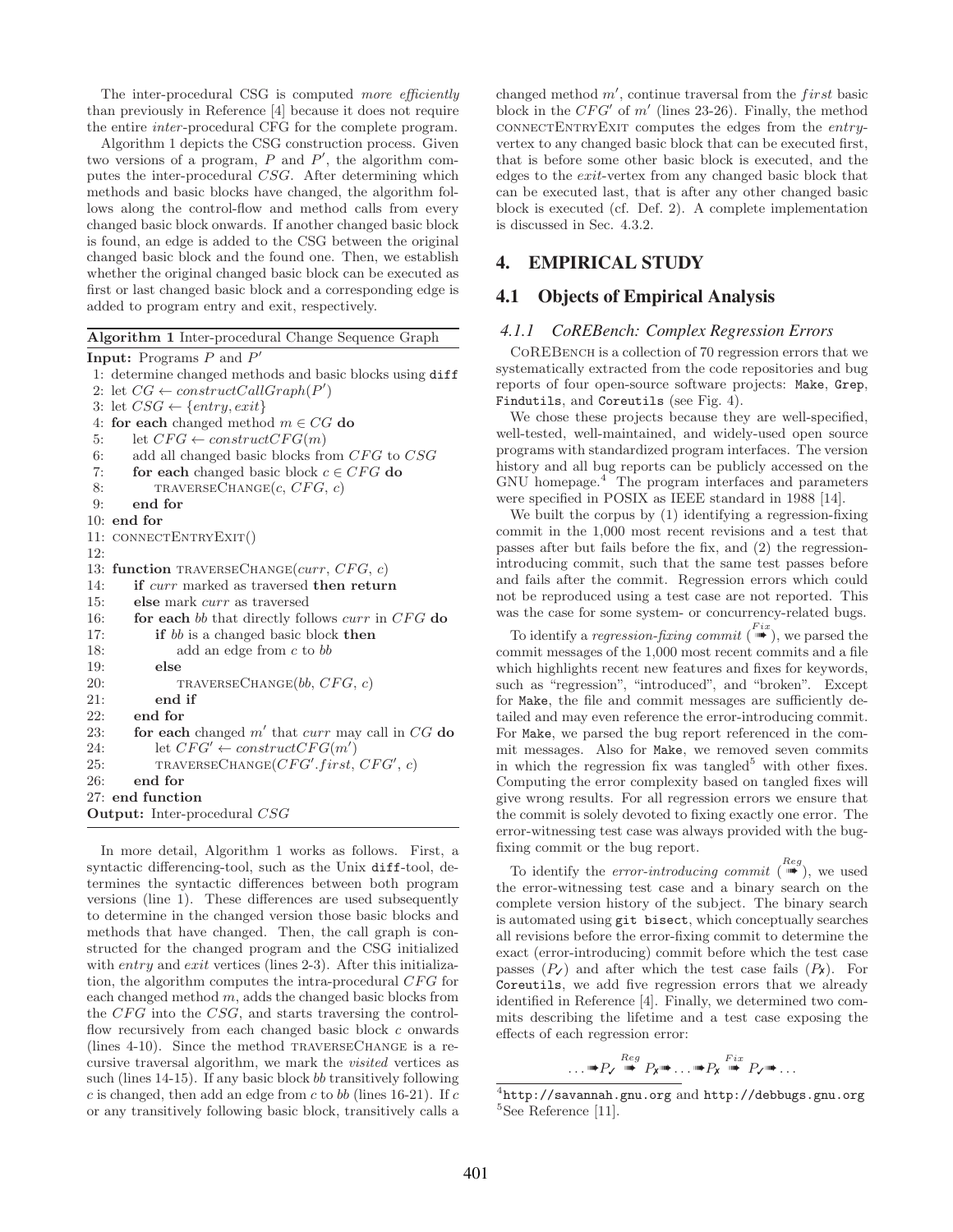| Subject $\parallel$ | Size    | Maturity  | $\#\mathrm{Commits} \perp \#\mathrm{Tests} \parallel$ |      | $\frac{1}{2}$ #Bug Reports $\frac{1}{2}$ | Extract. Period $\parallel \# {\rm R}$ Errors |          |
|---------------------|---------|-----------|-------------------------------------------------------|------|------------------------------------------|-----------------------------------------------|----------|
|                     | in kLoC |           | $1st$ commit   total (last year)                      |      | marked fixed                             | recent 1k commits                             | extrated |
| Coreutils           | 83.1    |           | Oct. 1992   27,807 (290)                              | 4772 | 832                                      | $08.05.11 - 06.10.13$                         | 22       |
| Findutils           | 18.0    | Feb. 1996 | 2,031(43)                                             | 1054 | 312                                      | $01.08.05 - 26.10.13$                         | 15       |
| Grep                | 9.4     | Nov. 1989 | 1,307(31)                                             | 1582 | 66                                       | $25.09.01 - 26.10.13$                         | 15       |
| Make                | 35.3    | Apr. 1988 | 2.288(134)                                            | 528  | 305                                      | $01.03.96 - 24.11.13$                         | 18       |

Figure 4: Subjects of CoREBench

Using this approach, we have identified and validated 70 regression errors (incl. six segmentation faults) that were introduced by 57 different commits. From the time an error was introduced to the time the error was fixed, it took on average 1.7 years. Eleven errors were fixed incorrectly. In these cases the error was indeed removed in the fixed version. Yet, up to three new errors were introduced that required further fixes. About one third of the errors were introduced by changes not to the program's behavior but to non-functional properties such as performance, memory consumption, or APIs. In some cases one error would *supercede* another error such that the superceded was not observable for the duration that the superceding remained unfixed.<sup>6</sup>

#### *4.1.2 Base Line: SIR and Siemens Suite*

The Subject Infrastructure Repository (SIR) [9] and the Siemens Suite [13] are arguably the most popular error benchmarks. For every correct program version  $P_{\ell}$ , there are several faulty versions  $P_{\lambda}$ . One may evaluate regression testing and debugging techniques by considering:

$$
P_{\mathcal{V}} \stackrel{Reg}{\longrightarrow} P_{\mathcal{X}} \stackrel{Fix}{\longrightarrow} P_{\mathcal{V}}.
$$

The popularity may be due to the provision of test oracles, standardized program interfaces, a large number of test cases, and a uniform format for the materials provided. Program input and output are clearly defined. Each subject consists of a "golden version" as test oracle and several erroneous versions with one fault each. Measuring popularity by the number of citations: In the five years preceding this paper, the publications associated with the SIR [9] and Siemens Suite [13] have been cited almost six hundred times.

Figure 5 shows the characteristics of the subjects in both benchmarks. The number of tests was derived from the file universe while the number of regression errors was derived from Fault\_Seeds.h that accompanies each subject.

|                | Subject      | <b>Size</b> | $\#\text{Tests}$ | $\#\mathrm{Regression}$ |  |
|----------------|--------------|-------------|------------------|-------------------------|--|
|                |              | in kLoC     |                  | <b>Errors</b>           |  |
| Suite          | tcas         | 0.2         | 1,608            | 41                      |  |
|                | totinfo      | 0.6         | 1,052            | 23                      |  |
|                | printtokens  | 0.7         | 4,130            | 7                       |  |
|                | printtokens2 | 0.6         | 4,115            | 10                      |  |
| Siemens        | replace      | 0.6         | 5,542            | 32                      |  |
|                | schedule     | 0.4         | 2,650            | 9                       |  |
|                | schedule2    | 0.4         | 2,710            | 10                      |  |
|                | space        | 6.2         | 13,585           | 38                      |  |
|                | bash         | 59.8        | 1,200            | 32                      |  |
|                | flex         | 10.5        | 628              | 81                      |  |
| Subjects)      | grep         | 10.1        | 625              | 57                      |  |
|                | gzip         | 5.7         | 214              | 59                      |  |
| $\overline{C}$ | make         | 35.5        | 795              | 35                      |  |
| <b>SIR</b>     | sed          | 14.4        | 370              | 32                      |  |
|                | vim          | 122.2       | 974              | 22                      |  |

Figure 5: Subjects of Siemens Suite and SIR

 ${}^{6}$ For instance, find.66c536bb supercedes find.dbcb10e9.

Unfortunately, in both benchmarks almost all errors were created by manual fault seeding<sup>7</sup>. We claim that fault seeding introduces a bias towards less complex errors. Our novel measure of error complexity, for the first time, allows us to assess the substance and extent of this bias.

# 4.2 Variables and Measures

Our experiment manipulated two independent variables (IV):

- IV1 Genuineness: There are two categorical factors of genuineness. Seeded regression errors result from faults that were manually seeded. Actual regression errors appear in typical evolving software projects.
- IV2 Regression Cause: We consider two categorical factors of regression cause. Change Interaction Errors (CIEs) can be observed only if a certain sequence of changes is exercised (cf. [4]). All other errors (Non-CIEs) are regression errors that are not CIEs.

In our experiment, we measured 3 dependent variables (DV):

- DV1 Error Complexity: We consider two measures of error complexity which is defined w.r.t. the errorfixing commit. The Cyclomatic Change Complexity (CyCC) is described in Section 2.2. The Changed Lines of Code (CLoC) corresponds to the number of executable source code lines that were changed. Both are measured for the version just before the error is fixed.
- DV2 Error Life Span: We measure the error life span as the number of days between the commit introducing and the commit fixing the error.
- DV3 Error-Introducing-Commit Complexity: We measure the error-introducing-commit complexity as CyCC of the commit introducing the error.

#### 4.3 Experimental Design

#### *4.3.1 Measuring Error Complexity for* CoREBench

To investigate the complexity of actual regression errors, we analyse their actual fixes. But why should the actual fix be that "least complex, correct" fix describing the error complexity (see Def. 5)? In fact, for each error there can be innumerable fixes and not every fix is correct such that not only the observed error is fixed but also no new errors are introduced and least complex such that no other correct fix is of less complexity.

In practice, we neither have all possible fixes nor do we have all possible test cases that observe that the error (and only the error) is really fixed. Instead, for the analysis of CoREBench we put forward the following hypothesis:

#### Competent Repair Hypothesis.

Software developers write fixes with a complexity as low as possible and that are close to being correct.

<sup>7</sup>Except for space, all errors are manually generated.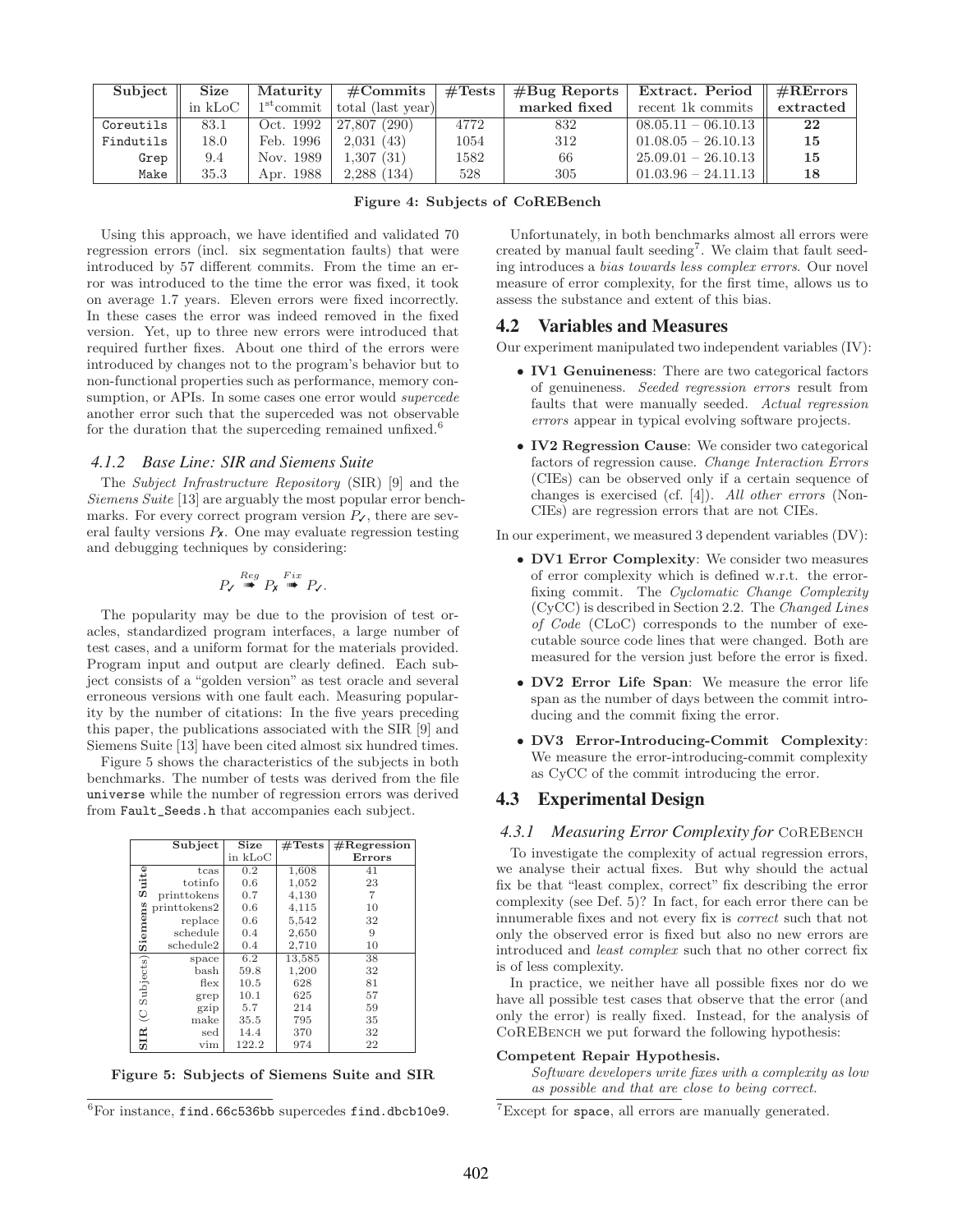First, the Competent Repair Hypothesis (CRH) states that developers write fixes that are as *simple as possible*. For several errors in CoREBench we found two fixes – the second fixed the error "more efficiently" or repaired "the root cause" of the error even though the first fix was already a correct one.<sup>8</sup> Complex fixes are often accompanied by very elaborate explanations why such complex changes were necessary to fix the error.

Then, the CRH states that developers write fixes that are close to being correct. Indeed, the fixes for eleven of seventy errors in CoREBench were incorrect such that the repair of one introduced a new error. However, in general we believe that the programmer is likely to fix the error correctly. If this was not the case, we would register an exponential increase of bug reports. This hypothesis is an instance of the Competent Programmer Hypothesis [8] which states that developers "create programs that are close to being correct".

#### *4.3.2 Infrastructure and Implementation*

We implemented Algorithm 1 based on the C Intermediate Language (CIL) program analysis framework [22] and the Unix diff tool to compute the Cyclomatic Change Complexity (CyCC) and the executable Changed Lines of Code (CLoC) of a code commit as the two measures of DV1. Both, tool implementation and COREBENCH can be downloaded at http://www.comp.nus.edu.sg/∼release/corebench.



Figure 6: CyCC Tool Implementation

As depicted in Figure 6, the implementation works as follows. First, the changed version  $(v2.c)$  is compiled into an intermediate file  $(v2.i)$  using cilly. Then, our script uses the diff tool to determine the lines of code that have syntactically changed in  $v2.c$ . Note that  $CLoC$  is the number of executable changed lines of code while the syntactic changes can also comprise comments. If the program version history is maintained remotely and the changed version is available on the local machine, our script uses the previous verison  $(v1.c)$  from the repository. Otherwise, its location must be provided to compute the difference.

Next, CIL can compute the call graph and intra-procedural control-flow graphs (CFG) for the changed program. Using the output of the diff-tool, we find the changed methods in the call graph and the changed basic blocks in the CFGs of the changed methods. Note that diff detects any line of a multi-line statement that is changed while CIL only maintains the first of the potentially multiple lines of a statement. We address this issue for the most common multi-line statement (if-conditions) but not for others. Furthermore, toplevel variable and method declarations (e.g., int x;) are not available in the CIL CFGs and macros are readily expanded. Thus, modifications of these program elements, as well as deleted basic blocks, are not reflected in the CIL-CFGs and the inter-procedural CSG, respectively.

Once the change sequence graph is synthesized for a source code commit, our implementation computes the CLoC and CyCC according to Definition 3. Note that during our experiments, we ignore errors and code commits that yield "empty" CSGs. For CoREBench, we report the results for all 70 regression errors. However, for SIR and the Siemens Suite, several changes were only to variable or method declarations (e.g., change of type) or C macros. While these were ignored, we report the results for the remaining 259 regression errors in SIR and 108 regression errors in Siemens.

The experiments were run on a Linux machine with Intel Core2 Quad CPU at 2.83GHz and 4GB of main memory. On average, it took less than 1 second to compute the complexity of an error.

# 4.4 Threats to Validity

Construct validity refers to the degree to which a test measures what it claims, or purports, to be measuring. Three threats to construct validity are the empirical reliability of the competent repair hypothesis, the reliability of CyCC as good measure of error complexity, and the correctness of the implementation of the measure into the CyCC tool. (i) The Competent Repair Hypothesis (CRH) links that theoretical least complex, correct fix specified in Definition 5 to the actual fix of the errors in COREBENCH (see Sec. 4.3.1). Assuming the CRH, we measure the complexity of actual regression errors based on the actual fixes of these errors. If the CRH does generally not hold, the actual error complexity may be different from the measured error complexity. (ii) The CyCC metric may not be a good measure of the complexity of a fix and thus of error complexity. However, we note that Definition 3 of CyCC is inspired by an existing measure of software complexity [20] which itself inspired Definition 1 of change complexity. We study the relationship to another measure of change complexity (see Sec. 5). (iii) The CyCC tool may be incorrectly implemented. For instance, some changed elements, like deleted basic blocks, are not represented in the computed CSG from which the CyCC is computed. However, all results are computed using the same tool, subjecting each (compared) measurement to the same potential bias. Furthermore, we make available the source code of the implementation for inspection.

External validity refers to the extent to which the results of a study can be generalized to other objects which are not included in the study. One threat to the external validity is the representativeness of the the chosen objects of empirical analysis. Indeed, our objects are well-maintained, open-source C software projects containing regression errors typical for such projects. However, for instance regression errors in projects written in other languages, like Java, or in commercially developed software may be of different kind and complexity. Hence, the results and conclusion are to be interpreted in this context.

Internal validity refers to the degree to which the independent variable causes the changes seen in the dependent variable being examined within the study. While it is clear that (IV1) the actual regression errors are not seeded and vice versa, it may be that (IV2) regression errors classified as change interaction errors are not actually change interaction errors. However, for each regression error, we attempted to determine the specific sequence of changed statements that need to be exercised to expose the error. In the results we note which errors could thus not be classified.

<sup>8</sup>See commit message of find.b445af98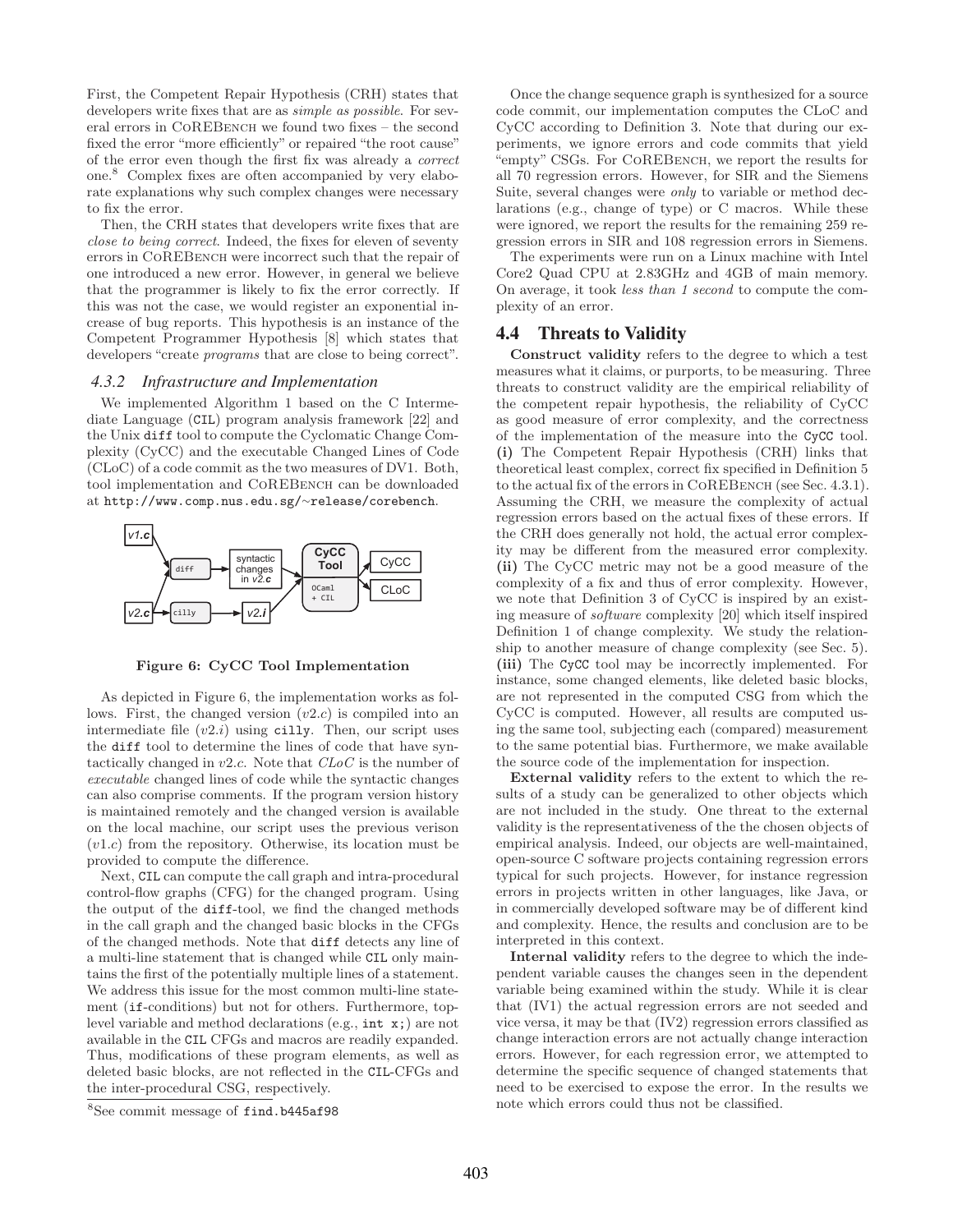

Figure 7: Cumulative distribution of error complexity for all subjects in each benchmark

# 5. DATA AND ANALYSIS

We investigate the nature of complex regression errors. In our main research hypothesis, we claim that the process of creating errors using manual fault seeding introduces a bias towards less complex errors. Formally, we submit a null hypothesis which needs to be rejected in order to empirically prove this claim. We also find out whether actual, more complex regression errors have a longer life span and whether complex errors are introduced by complex commits.

Furthermore, we investigate another measure of change complexity – the number of Changed Lines of Code (CLoC). While we cannot directly compare both measures, we find out whether our Cyclomatic Change Complexity (CyCC) and CLoC agree on the ranking of two-hundred commits in terms of their complexity. If so, CLoC and CyCC may be used interchangeably to assess the complexity of a commit.

Lastly, we use the actual regression errors to study the prevalence, complexity, and life span of an interesting class of regression errors – Change Interaction Errors (CIEs; cf.[4]). We classify a regression error  $E$  as CIE if a sequence of at least two changed statements must be executed in order to expose  $E$  while "skipping" one of the changed statements does not expose E. Conservatively, we also require that each change in the sequence can potentially be skipped.

# 5.1 Research Questions and Null Hypothesis

In statistical inference, the *null hypothesis*,  $H_0$ , states there is no relationship between two measured phenomena. The null hypothesis can be rejected based on observed data of a scientific experiment with the conclusion that there is very likely a relationship. The null hypothesis can never be accepted as more data may still reveal a relationship.

To test  $H_0$ , we measure either a *difference* or the *strength* of the relationship. In the first case, we subtract the mean of one from the mean of the other dataset. In the latter case, we measure Spearman's rank correlation coefficient [28] which is more robust for non-normal distributions than the common Pearson's product moment correlation. If we fail to reject  $H_0$  with a very low correlation coefficient, we can still conclude that if a relationship exists, it is very weak.

- $H_0^a$ : There is no difference between the complexity of seeded and actual regression errors.
- $H_0^b$ : There is no relationship between the *complexity* and life span of a regression error.
- $H_0^c$ : There is no relationship between the complexity of the error and the commit introducing the error.

Furthermore, we want to answer these research questions:

- RQ1 Can the number of Changed Lines of Code (CLoC) and the Cyclomatic Change Complexity (CyCC) be used interchangeably?
- RQ2 What is the complexity, prevalence, and life span of Change Interaction Errors?

# $H_0^a$ : Seeded vs. Actual Errors (IV1, DV1)

We compare the error complexity (as CyCC) of the seeded regression errors in the Siemens Suite and SIR with that of the actual regression errors in CoREBench to study the effects of IV1 on DV1 and test  $H_0^a$ . For SIR and the Siemens Suite, we measure the complexity of the errors by considering the non-faulty versions as the fix for the error in the faulty versions. For CoREBench, we measure the complexity of the errors by analyzing the complexity of the regression-fixing commits and assume the Competent Repair Hypothesis. Also, for CoREBench we choose the regression errors such that every regression-fixing commit is designated to fixing exactly one error only.



Figure 8: Cumulative distribution of error complexity for seeded errors (SIR and Siemens) vs. actual errors (CoREBench)

We reject  $H_0^a$  and conclude: seeded regression errors are significantly less complex than actual regression errors. The mean error complexity differs by 21.9 for SIR and 21.7 for the Siemens Suite. Fitting the data to a power-law distribution, we compute the cumulative distribution functions shown in Figure 8. The complexity distributions for each subject and benchmark are shown in Figure 7.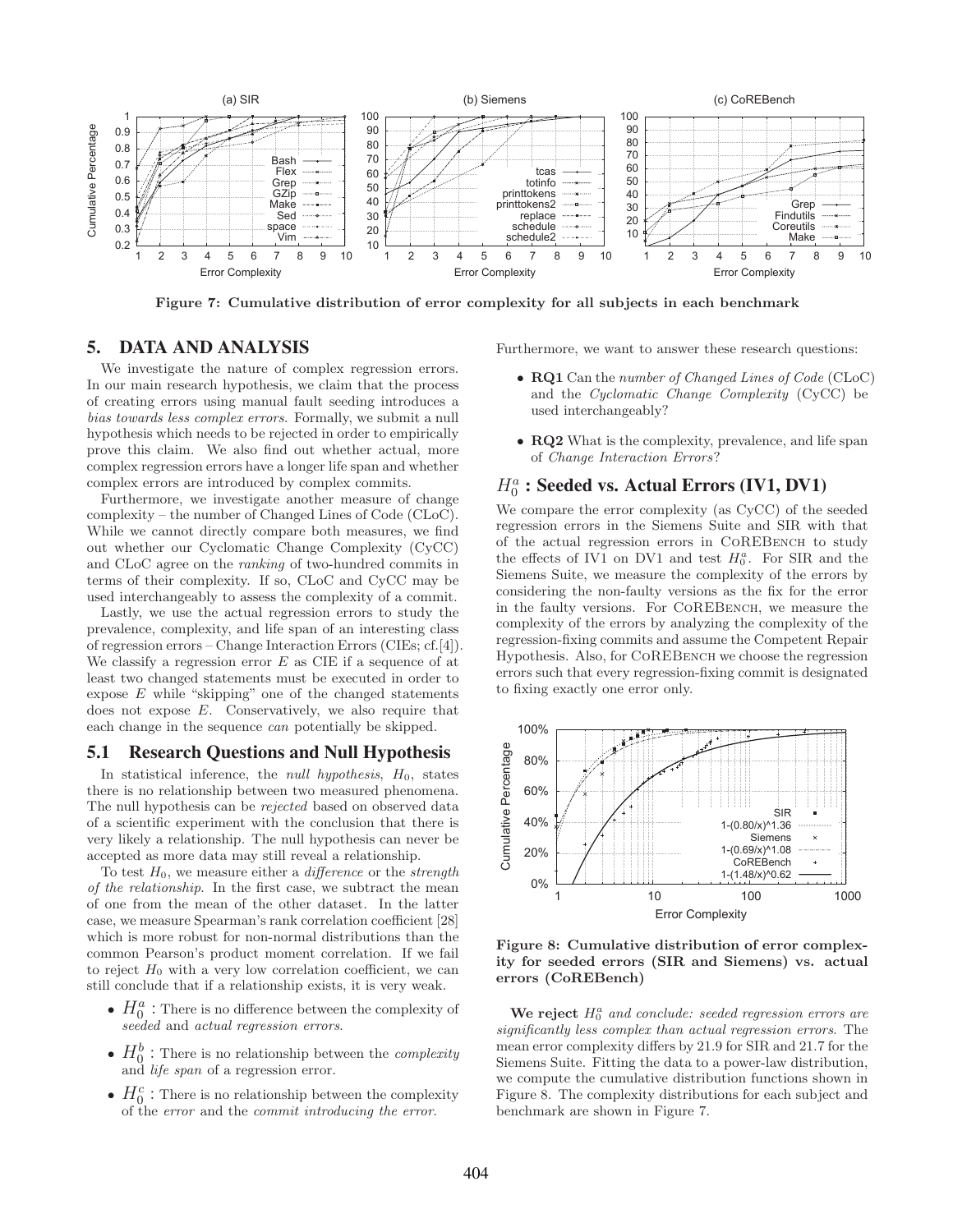Among the seeded errors, simple errors (complexity one) occur five times more often than among the actual errors. Specifically, 42% of the seeded errors are simple while only 8% of the actual errors are. Simple errors are characterized by a localized fault and can often be fixed by changing just one statement. In contrast to actual errors, the complexity of the seeded errors barely exceeds 10. Less than 1% of the seeded errors have a complexity of more than 10 compared to 30% of the actual errors. This means, that actual errors are generally more complex than the errors created through manual fault injection. The most complex error in CoREBench is twenty times more complex than the most complex error in the SIR and the Siemens Suite.

# $H_0^b$ : Life Span vs. Complexity (DV1, DV2)

We compare the life span and complexity of actual regression errors to study the correlation between DV1 and DV2 and test  $H_0^b$ . Every commit has a timestamp, so we can compute the life span of an error by subtracting the timestamp of the error-introducing from that of the corresponding error-fixing commit. We measure the complexity using CyCC and depict the results in Figure 9.



Figure 9: Correlation of error life span vs. complexity (left), cumulative distribution of life span (right)

We cannot reject  $H_0^b$  and conclude that if a relationship between the life span and complexity of an error exists, then it is very weak. We compute a Spearman's rank correlation coefficient of  $\rho = 0.0675$  with a two-sided p-value=0.5790. In other words, even simple errors that are "easy" to fix can take a very long time to fix. Vice versa, even complex errors that are difficult to fix can be fixed on the same day as the error is introduced.

Independent of error complexity, error life span follows a power-law distribution. Once introduced, 12% of the regression errors are fixed within a week while half of them stay undetected and uncorrected for more than 9 months up to 8.5 years. While there is a large number of errors with a small life span, there is a small number of errors with very large life span.

# $H_0^c$ : Introducing vs. Fixing Errors (DV1, DV3)

For each actual regression error, we compare the CyCC of the commit introducing and the commit fixing the error to study the correlation between DV1 and DV3 and test  $H_0^c$ . The results are presented in Figure 10. On the left, we show for each regression error the complexity of the commit introducing the error versus the complexity of the commit fixing the error. On the right, we show the cumulative distribution of error-introducing and error-fixing commits independently.



Figure 10: Correlation (left) and cumulative distribution (right) of the complexity of the two commits introducing and fixing an error.

We cannot reject  $H_0^c$  and conclude that if there exists a relationship between the complexity of an error and the complexity of the commit which introduces the error, then it is very weak. We compute a Spearman's rank correlation coefficient of  $\rho = 0.1656$  with a two-sided p-value=0.1705. In other words, even complex errors can be introduced by simple changes and vice versa. One interpretation is that sometimes the root cause of some complex regression errors is already dormant in the program and only "unmasked" in the changed code. Then, we should consider these changes as the trigger instead of the root cause of an observed error. Another interpretation is that the error itself evolves during its life span due to many other changes to the program. Then, the complexity of errors may change during evolution.

On average, error-introducing commits are more complex when compared to error-fixing commits (see Fig.  $10 - right$ ).

# RQ.1 Changed Lines of Code as Proxy Measure

For 200 random code commits<sup>9</sup>, we measure the CyCC and Changed Lines of Code (CLoC), to study the concordance and correlation of two measures of DV1 (Error Complexity). Concordance describes the degree to which both measures agree on the complexity of a set of changes and is measured using Cohen's kappa [6]. Full agreement  $(\kappa = 1)$  means that  $CyCC$  rates a set of changes  $C_1$  more complex than another set of changes  $C_2$  if and only if CLoC rates  $C_1$  more complex than  $C_2$ . In contrast, *correlation* describes the strength of the relationship and is measured using Spearman's  $\rho$ . Strong correlation ( $\rho = 1$ ) means that if CyCC is large than CLoC is also likely to be large and vice versa.

The results are presented in Figure 11. The Bland-Altman plot [3] on the left allows us to compare the differences between the measurements with both measures of complexity for each commit. The mean  $(\bar{x})$  of these differences is called bias and the reference interval ( $\bar{x} \pm 1.96 \times$ standard deviation) is called limits of agreement. If the measures tend to agree, the differences will be plotted near zero. As CLoC and CyCC are not directly comparable and the power-law distribution generates strong outliers, we compare the *ranks* instead of the measurement values. The rank of measurement lies between one and the number of measurements and is greater than the rank of another measurement if and only if the measurement value is greater than that of the other measurement. The plot on the right depicts the (value) correlation of both measures on a logarithmic scale.

 $9\mathrm{We}$  chose the 50 most recent code commits in each of the projects Coreutils, Findutils, Grep, and Make.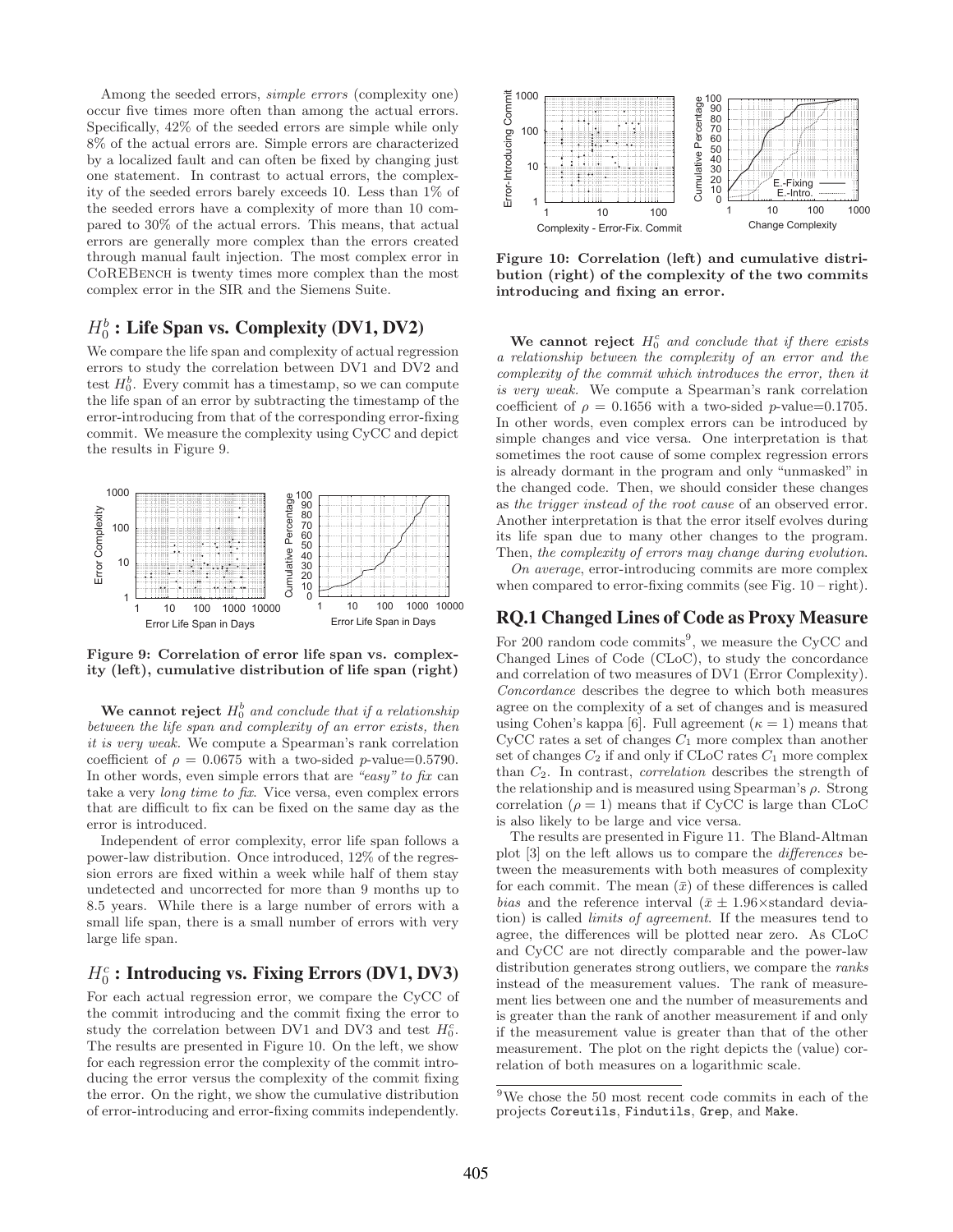

Figure 11: Bland-Altman plot of measurement ranks (left) and correlation (right) of CLoC vs. CyCC.

Moderate Agreement. The Changed Lines of Code and Cyclomatic Change Complexity cannot be used interchangeably to assess the complexity of a set of changes. The limits of agreement, shown in the Bland-Altman plot, are far apart (±59.4 out of 200 ranks). We also compute a Cohen's kappa of  $\kappa = 0.014$  for the measurement ranks ( $\kappa = 0.151$  for the values) which indicates only moderate agreement between both measures on the complexity of a code commit.

Two measures that are designed to measure the same property (here, change complexity) may not agree but should have a good correlation. Indeed, we compute Spearman's correlation  $\rho = 0.86$  with a two-sided p-value  $< 0.0001$ . So, as the CLoC increases, the CyCC increases and vice versa.

# RQ.2 Complexity, Life Span, and Prevalence of Change Interaction Errors (IV2, DV1, DV2)

We compare the error complexity (as CyCC) and life span of Change Interaction Errors (CIEs) with the error complexity and life span of actual regression errors that are not Change Interaction errors (Non-CIE) to study the effects of IV2 on DV1 and DV2. We also measure the prevalence of CIEs among actual regression errors.

The results are presented in Figure 12. In the table, we show the classification of actual regression errors into CIE, Non-CIE, and Unclassified. For the latter, the regression cause could not be identified. On the left, we show the cumulative distribution of the complexity of CIEs versus Non-CIEs cropped at an error complexity of 50. On the right side, we show the cumulative distribution of the life span of CIE versus Non-CIEs on a logarithmic scale.



Figure 12: Prevalence (top), complexity (left), and life span (right) of Change Interaction Errors

Error Complexity. CIEs are consistently more complex than Non-CIEs. The mean complexity of CIEs (20.1) differs from that of Non-CIEs  $(9.9)$  by 10.2. On average  $10\%$  more CIEs exceed any given complexity than Non-CIEs. For example, while about 32% of the CIEs exceed a complexity of 10, only 22% of the Non-CIEs exceed the same complexity. This means CIEs are "more difficult to fix" than other types of regression errors.

Error Life Span. CIEs and Non-CIEs have a similar life span. Indeed, the mean life span of CIEs (623 days) differs from that of Non-CIEs (463 days) by 160 days. However, on average only 1% more CIEs exceed any given life span than Non-CIEs. From the chart (Fig. 12–right) it seems evident that there is no significant difference between the life span of CIEs and that of Non-CIEs. This means CIEs are manually "as difficult to find" as other types of regression errors.

Prevalence. Change interaction errors are prevalent. In fact, 22 of 59 classified actual regression errors can be classified as CIEs. This means that the existence of change interaction errors as a particular type of regression errors must be considered during the testing and debugging of evolving open source C programs. The prevalence and peculiarity of change interaction errors suggests that CIEs should not be disregarded during the empirical evaluation of techniques and methodologies in the scientific research of regression testing, debugging, and program repair.

In summary, compared to any other type of regression errors, CIEs are more difficult to expose automatically [4] while it takes the same time to encounter them manually (cf. error life span). Once discovered, CIEs are "more difficult to fix" (cf. error complexity). Since CIEs are prevalent in open-source C programs, they form an important class of regression errors that can be studied in CoREBench.

### 6. RELATED WORK

We first discuss investigations into the relationship of error complexity and detectability, continue with work related to quantifying error complexity, and conclude with an overview of related work on the construction and public provisioning of a benchmark suite with actual regression errors.

Offutt [24] asserts a relationship between the detectability and complexity of software errors. He defines a simple fault as one "that can be fixed by making a single change to a source statement" while a *complex fault* is one that can thus not be fixed. In his *coupling effect* hypothesis he conjectures that a "test dataset that detects all simple faults in a program will detect a high percentage of the complex faults" which holds if and only if the detectability<sup>10</sup> of simple errors is somewhat similar to the detectability of complex errors. In the present work, we have extended Offutt's definition of error complexity to be ordinal rather than nominal.

Andrews et al. [1, 2] confirm that the detectability of simple errors resulting from auto-generated faults (i.e., mutants) is similar to the detectability of actual (complex) errors and conclude that the mutation-adequacy of a test suite is a good indicator of its fault-detection capability. Namin et al. [21] caution that this insight is highly sensitive to external threats mentioning several influential factors that must be accounted for. In the present paper we have investigated not the detectability but the complexity of regression errors and

 $10$ The detectability of an error is determined by the proportion of input exposing the error (see Sec. 2.2).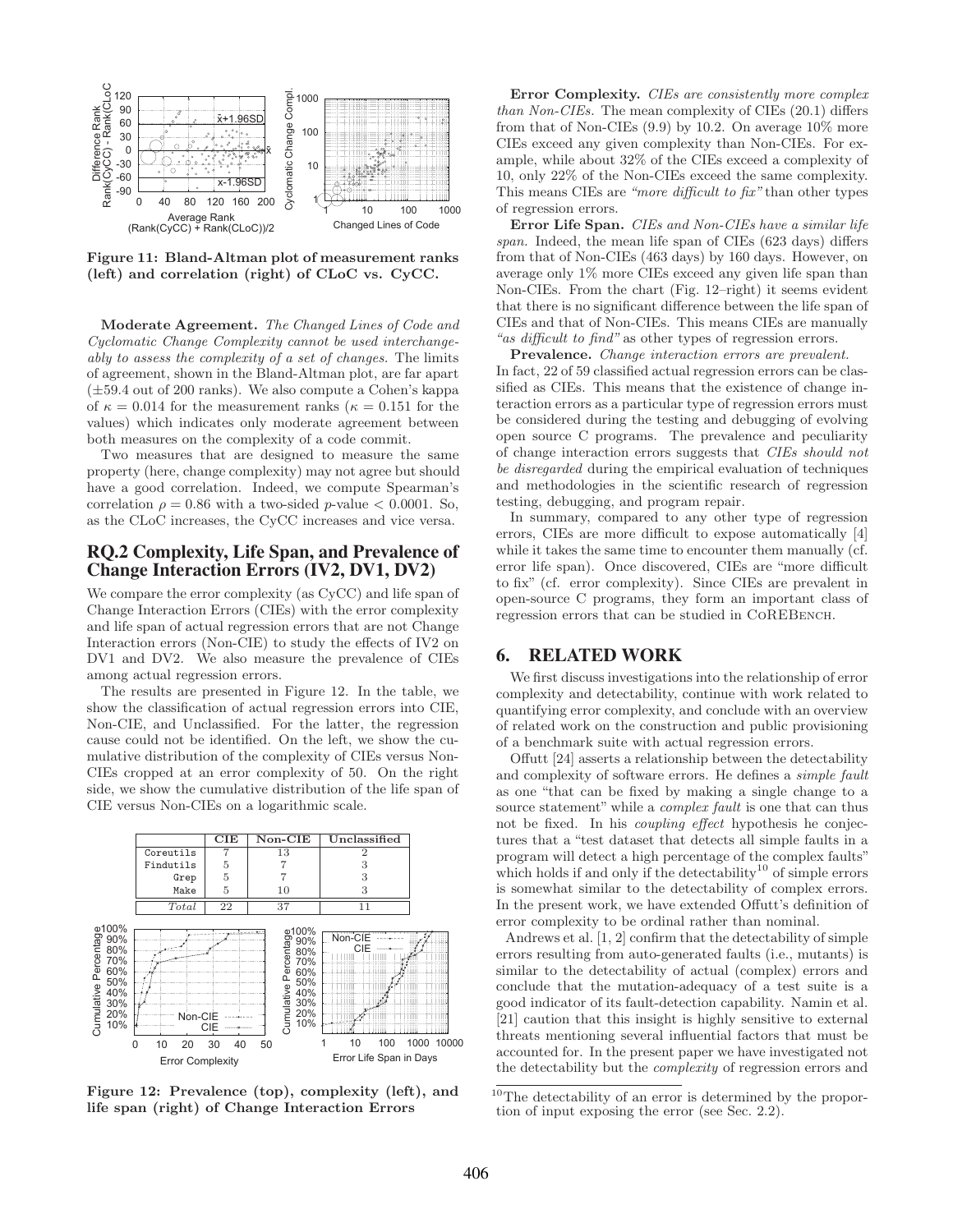found that the complexity of regression errors resulting from seeded faults is different from that of actual regression errors. This raises concerns for the validity of studies based on SIR and Siemens specifically and on seeded errors in general.

While it is intuitively clear that some errors are simple and others certainly more complex, we are not aware of any previous attempt to quantify error complexity. However, there has been a great effort to understand how to quantify software complexity [29]. Some established measures of software complexity are McCabe's cyclomatic complexity [20], Henry and Kafura's information flow complexity [10], and Chidamber and Kemerer's object-oriented complexity [5]. To quantify error complexity, we introduce and compare two measures – the cyclomatic change complexity (CyCC) and the number of changed lines of code (CLoC).

A popular technique to extract actual regression errors from software repositories is the SZZ-algorithm [26, 16]. First, SZZ identifies the error-fixing commit by parsing the commit messages for relevant keywords. Then, SZZ identifies the error-introducing commit by blaming the changed lines in the error-fixing commit. Blaming or annotating is a function of the repository to determine the commits that modified or added any given line of code. Fundamentally, the SZZ-algorithm assumes that the lines changed in the fix contain the fault location and determines which commit changed these lines previously to introduce the error. However, we find that the changed lines in the error-fixing and error-introducing commits in CoREBench do not even overlap for one in every three regression errors.

Three benchmarks that contain *actual program errors* are iBugs [7], BugBench [18], and Marmoset [27]. iBugs consists of a large number of real bug fixes in the version history of two Java projects, AspectJ and Rhino. For some bug fixes, the benchmark also maintains those test cases that were submitted with the fix. BUGBENCH consists of mostly memory-related errors while MARMOSET contains errors extracted from student projects and may not contain a representative sample of actual program errors. In contrast to these, our COREBENCH allows us to study regression testing and regression debugging techniques as well as the evolution of software errors over several program versions for up to eight years from error-introduction to fix.

Two benchmarks that contain seeded regression errors introduced by manual fault seeding are the Siemens Suite [13] and SIR [9]. Both are discussed in detail in the empirical section of the present paper.

# 7. CONCLUSION

The research on and development of automated techniques to expose, locate root-causes of, and repair regression errors requires an understanding of the inherent nature of such errors. In order to develop automated regression testing, debugging, and repair techniques, we need to be aware of the underlying, general properties of regression errors.

In this paper, we advertise the study of regression errors with a varying degree of *complexity* and propose the subjects in CoREBench, as a collection of actual regression errors, for such controlled studies. We have analyzed the two most popular benchmarks, the Siemens Suite and SIR, which contain regression errors with a varying degree of detectability and found that these errors are often simple and generally significantly *less complex* than actual regression errors. In other words, their fixes were required to be less substantial.

Our novel measure of error complexity enables research and development of regression testing, debugging, and repair techniques that account for a varying degree of complexity. We may ask more refined research questions, such as:

- What is the root-cause of a complex error? If an error requires a substantial fix, can we assume that there is just one faulty statement causing the error? Are faults of complex errors localizable [19]? The answers may have implications for the performance of (statistical) debugging techniques.
- Test suite adequacy to expose complex errors? Some widely used metrics of test suite adequacy, such as statement or branch coverage, are based on the implicit assumption that errors are often simple, i.e., that the fault is localizable within some branch or statement which is covered. Now we may be able to investigate the effectiveness of coverage-adequate test suites w.r.t. a varying degree of error complexity and may develop more sophisticated adequacy-criteria that account for complex errors. Moreover, for the study of the relationship between simple and complex errors (e.g., see coupling effect [24]), we can take error complexity as an ordinal rather than a dichotomous measure.
- How do we repair complex errors? By definition, the fix of complex errors is more substantial than for simple errors. The research community has made significant progress understanding the automated repair of (simple) localizable errors [23, 17]. Now we may be able to evaluate the efficiency of such repair techniques w.r.t. a varying complexity of the repaired errors.

The artifact evaluation committee of ISSTA 2014 has found CoREBench and the CyCC tool to exceed expectations. We hope that our novel error complexity metric and the many actual regression errors in CoREBENCH spur a multitude of studies of regression testing, debugging, and repair techniques and of those assumptions underlying these techniques so as to better understand the nature of complex regression errors.

# 8. ACKNOWLEDGMENTS

We thank Dr. Konstantin Rubinov and Dr. Jooyong Yi for their insightful comments on earlier drafts of this paper. This work was partially supported by Singapore's Ministry of Education research grant MOE2010-T2-2-073. The first author is funded by an ERC advanced grant 'SPECMATE'.

# 9. REFERENCES

- [1] J. H. Andrews, L. C. Briand, and Y. Labiche. Is mutation an appropriate tool for testing experiments? In Proceedings of the 27th International Conference on Software Engineering, ICSE '05, pages 402–411, 2005.
- [2] J. H. Andrews, L. C. Briand, Y. Labiche, and A. S. Namin. Using mutation analysis for assessing and comparing testing coverage criteria. IEEE Trans. Software Eng., 32(8):608–624, 2006.
- [3] J. M. Bland and D. G. Altman. Measuring agreement in method comparison studies. Statistical Methods in Medical Research, 8(2):135–160, June 1999.